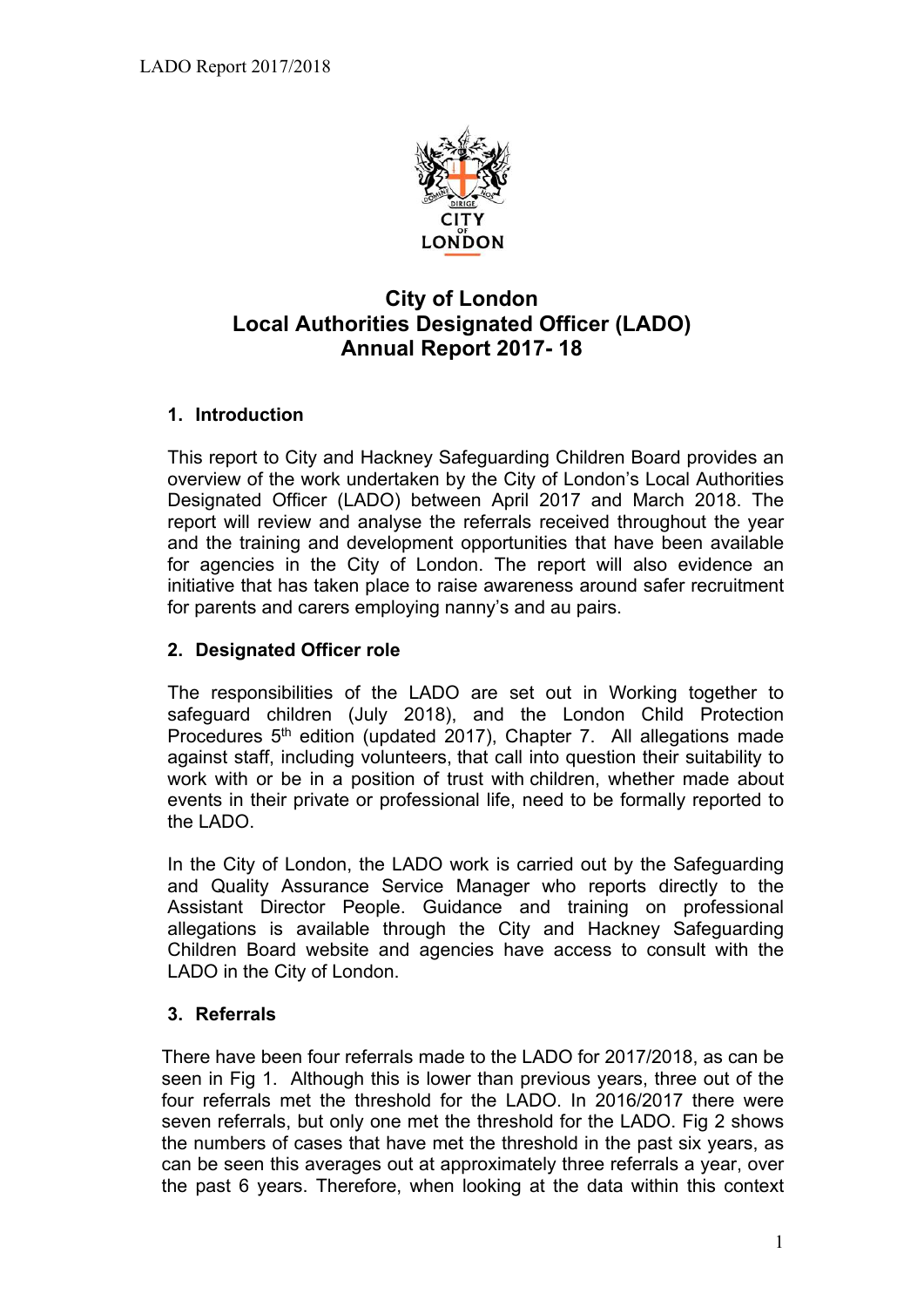there does not appear to be a discernible reduction in the number of appropriate referrals.

Whilst some agencies engage and understand the process around professional allegations, welcoming the support offered by the LADO. There are some agencies who have minimal contact, if any, this may be due to there not being any concerns, however without further scrutiny it would be difficult to discern the underlying reasons.

The low number of referrals may be due to the perception that to have a referral would reflect on the reputation of the provision, rather than demonstrating vigilance. Utting (1997) identified this attitude as obstructive as it created a culture were failures and weaknesses were hidden, and harmful behaviours were left unacknowledged. This clearly has been a feature in historical allegations, whereby victims speak about staff being aware of concerns but not acting on their suspicions.

In the 2016/2017 annual report it was identified there needed to be a concerted effort to raise awareness around the role and function of the LADO. Training developed by the City of London LADO, Hackney LADO, City of London Police and the Metropolitan Police, with scenarios collated from LADO's across London has been offered, however in 2017/2018 there was minimal take up.

Fig 1 below identifies the source of the referrals





There have been two referrals from one external provider and this was in relation to a short breaks provision, the first referral did not meet the threshold for the LADO. There was one historical allegation and one allegation in relation to a school. All referrals are now being recorded on a secure electronic database, called Mosaic, which was the mechanism to securely record LADO information since October 2017. Consultations have taken place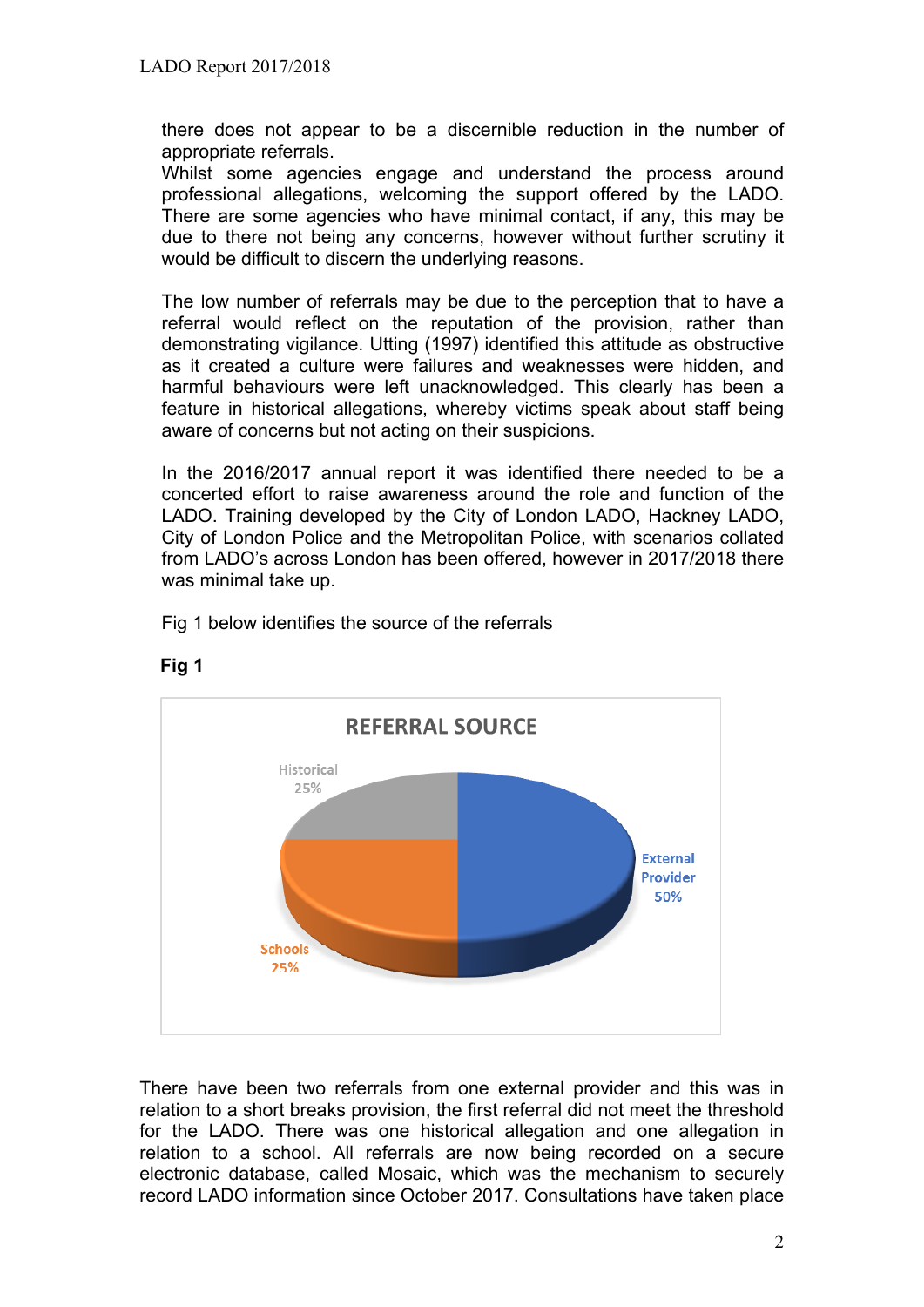with agencies on cases that have not met the criteria for the LADO. Consultation's in 2018/ 2019 will be recorded on Mosaic and reviewed in relation to the number of consultations taking place, and whether there are any underlying theme's emerging.



**Fig 2**

## **4. Raising Awareness**

In 2016/2017 it was identified that there was limited regulation around nannies and au pairs. Parents and carers were often employing nannies and au pairs with limited knowledge on the safer recruitment process. Often individuals in these roles will be working and living in the family's home, having unsupervised access to young children. Therefore, this became a priority for 2017/2018 and guidance, in the form of a postcard, was developed and distributed to families through various networks.

Information on the postcard highlighted key areas around safer recruitment and how to register nanny's and au pairs on Ofsted's voluntary register. Details were also provided on who to contact should they have any concerns about someone caring for their child, with details on how to contact the LADO within the City of London. The card was co-produced with the City and Hackney Safeguarding Children Board and has been distributed to schools through the Safeguarding Education Forum and Early Years Settings in March 2018. The impact of this initiative will be reviewed in the LADO report for 2018/2019.

## **5. Emerging themes**

There appears to be a direct correlation between high-profile cases of abuse being in the press and an increase in historical allegations. Erooga (2018) identified that victims of abuse often find it difficult to disclose due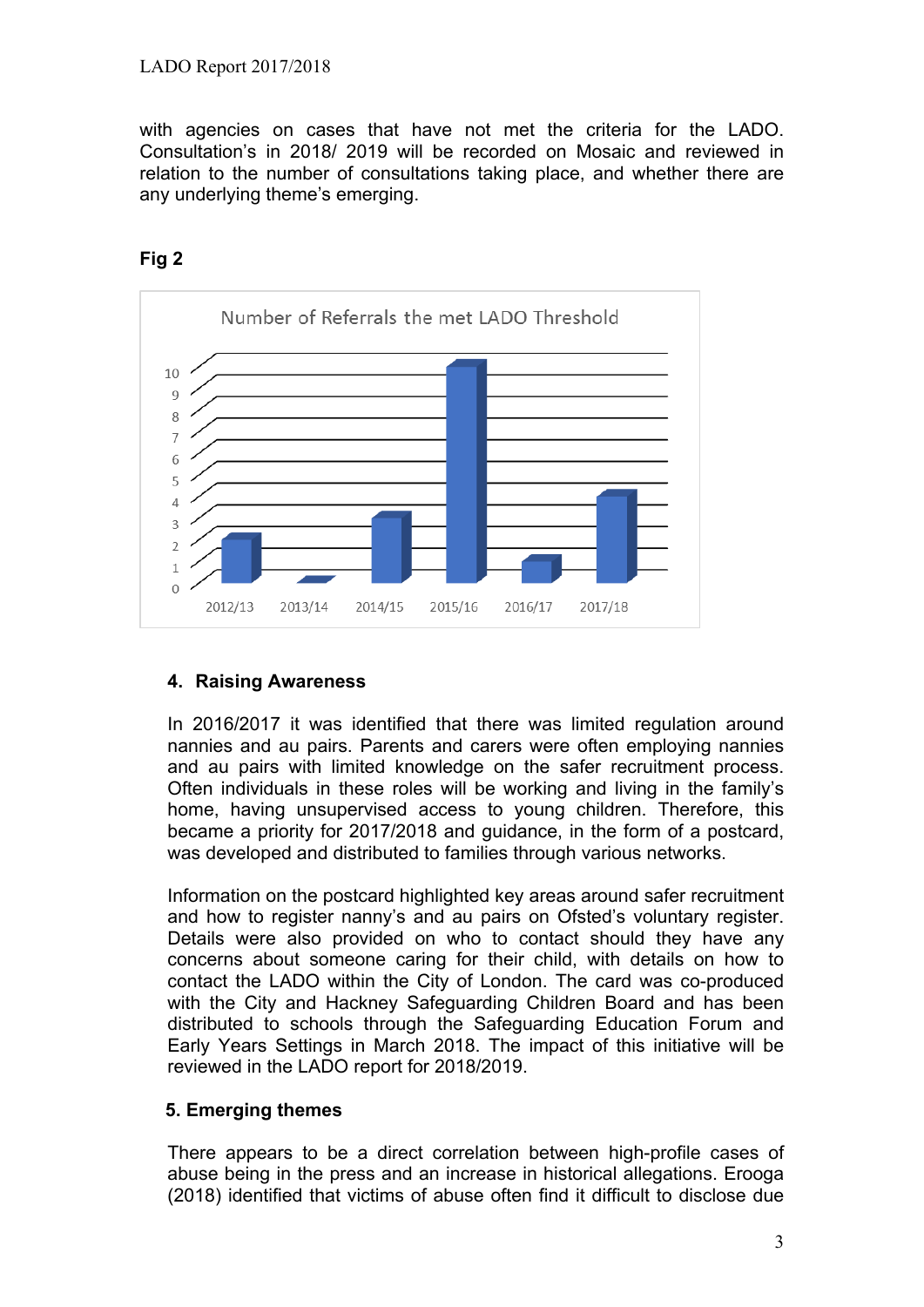to their fear of not being believed, this is often exacerbated if they are the only victim to come forward. The historical allegation in 2017/2018 was precipitated by the disclosures against Harvey Weinstein, and the second victim only came forward once they knew they were not the only person.

A further theme is the impact on survivors of abuse, and their fear of not being believed. Therefore, the first step is always to give assurance and support that they well be listened to and believed. This is a small part of wider research in this field, which highlights the importance of such allegations being treated seriously and that agencies have the mechanisms in place to support individuals.

### **6. Multi-agency working**

During 2017/2018 there were raising awareness sessions with partners through the Staff Induction programme and multi-agency forums, such as the City of London's Executive Safeguarding Children Board and the Education Forum. As previously identified within this report there has been limited take up of the new training developed on the role and function of the LADO. The Safeguading Lead in the Education and Early Years' Service has been supporting the role of the LADO by briefing early years settings on the procedures in reporting professional allegations. In March 2018 five managers from the early years settings attended a provider's forum where they had training in this area. This was well received and generated discussion. Multi-agency safeguarding training is also available for partner agencies through the City and Hackney Safeguarding Children Board.

### **7. Links in London and nationally**

.

The City of London LADO is a member of the pan-London LADO network, which meets on a quarterly basis. This is a sub-group of the London Safeguarding Children Board. They are also a member of the City and Hackney Safeguarding Children's Board and a member of the Quality Assurance Sub Group, Training and Development Sub group and City of London's Executive Safeguarding Children Board.

### **8. Police Notifications – Notifiable Occupational Scheme (NOS)**

Between April 2017 and March 2018 there have been no direct notifications from the Police. The City of London, Public Protection Unit (PPU) has identified that there have been no professional allegations for the City of London in 2016 to 2017 that would have met the threshold for a professional allegation.

Pat Dixon Local Authority Designated Officer (LADO) Safeguarding and Quality Assurance Service Manager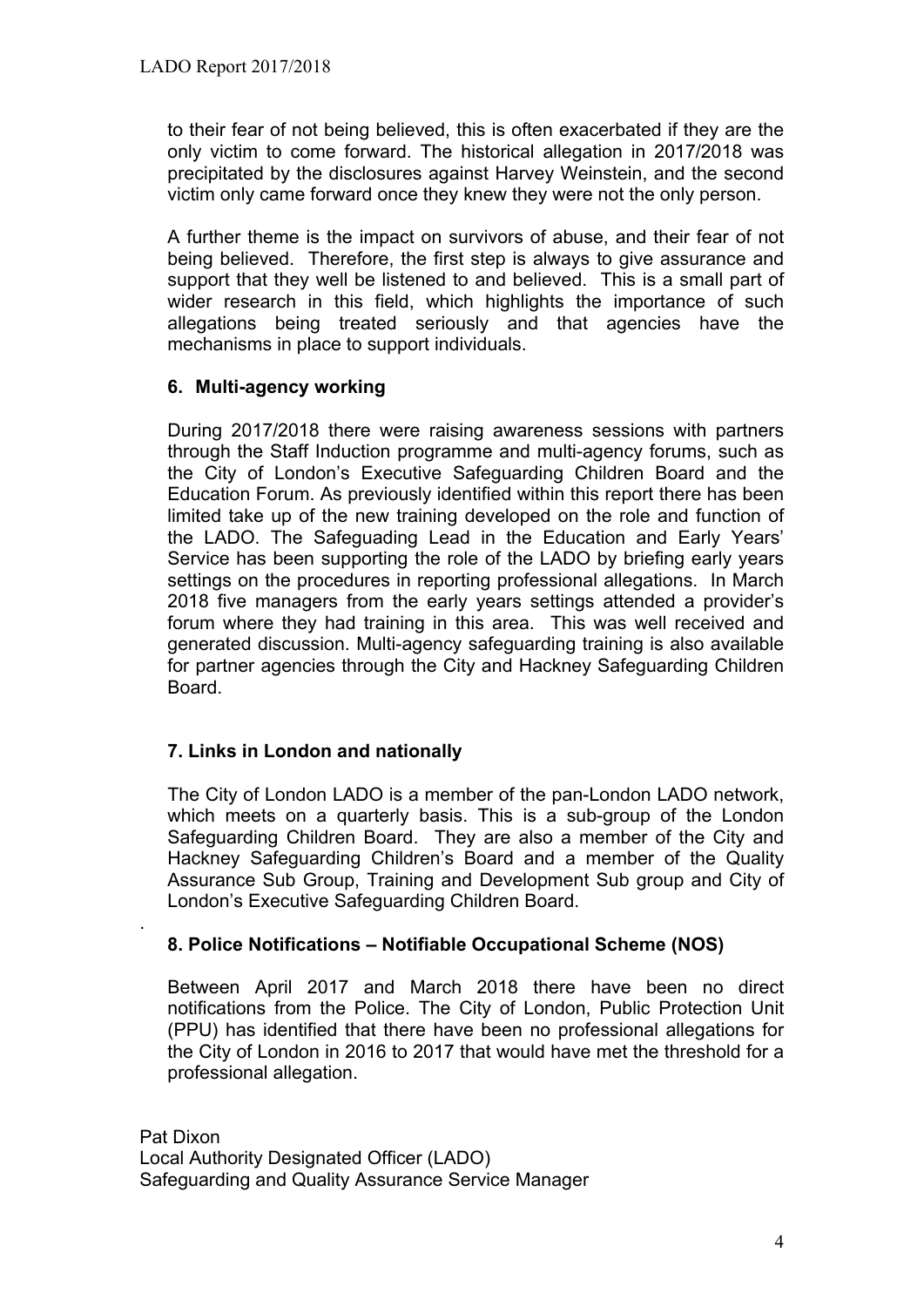| ALLEGATIONS AGAINST PEOPLE WHO WORK WITH CHILDREN IN |
|------------------------------------------------------|
| Date: April 2017 - March 2018                        |

| 1. Total number of referrals to the Designated Officer                                                                    |                                                                                                                         |                                 |  |  |
|---------------------------------------------------------------------------------------------------------------------------|-------------------------------------------------------------------------------------------------------------------------|---------------------------------|--|--|
| Local<br><b>Authority</b>                                                                                                 | <b>Number of</b><br><b>City of London</b><br>4<br>referrals<br>regarding<br>allegations<br>and<br>matters of<br>concern |                                 |  |  |
| 2. Number of referrals from each or organisation                                                                          |                                                                                                                         |                                 |  |  |
| <b>Agency</b>                                                                                                             |                                                                                                                         | <b>Number</b>                   |  |  |
| <b>1.Social Care</b>                                                                                                      |                                                                                                                         | 0                               |  |  |
| 2. Health-hospital staff                                                                                                  |                                                                                                                         | $\bf{0}$                        |  |  |
| 3. Health-community                                                                                                       |                                                                                                                         | $\bf{0}$                        |  |  |
| <b>4.Education</b>                                                                                                        | 2 School, 1 historical                                                                                                  |                                 |  |  |
| <b>5. Early Years-Child-minder</b>                                                                                        | $\bf{0}$                                                                                                                |                                 |  |  |
|                                                                                                                           | <b>6. Early Years-Nursery Staff</b>                                                                                     | $\boldsymbol{0}$                |  |  |
| 7. Foster Carer-IFA with other LA<br>children or other LA in house<br>carers living in City.                              | $\bf{0}$                                                                                                                |                                 |  |  |
| 8.Police                                                                                                                  |                                                                                                                         | $\bf{0}$                        |  |  |
| 9. Probation                                                                                                              |                                                                                                                         | $\bf{0}$                        |  |  |
| <b>10.CAFCASS</b>                                                                                                         |                                                                                                                         | $\bf{0}$                        |  |  |
| <b>11. Voluntary Organisations</b><br>Include sports clubs, scouts, brownies, dance clubs<br>and charitable organisations |                                                                                                                         | <b>2 Short Breaks Provision</b> |  |  |
| <b>12. Faith Groups</b>                                                                                                   |                                                                                                                         | $\bf{0}$                        |  |  |
| 13.Immigration/Asylum Support<br><b>services</b>                                                                          | $\bf{0}$                                                                                                                |                                 |  |  |
| <b>14.Transport</b><br>Transport provided to services through a contract                                                  |                                                                                                                         | 0                               |  |  |
| <b>15. Care Agency - Education</b><br><b>Employment agency</b>                                                            |                                                                                                                         | $\boldsymbol{0}$                |  |  |
| 16. Other Dept. in City of London                                                                                         | $\boldsymbol{0}$                                                                                                        |                                 |  |  |
| 17 Other - Anon<br><b>Youth Services</b>                                                                                  |                                                                                                                         | $\bf{0}$                        |  |  |
| <b>18. Leisure Services</b>                                                                                               |                                                                                                                         | $\bf{0}$                        |  |  |
| <b>19.Adult Services</b>                                                                                                  |                                                                                                                         | $\boldsymbol{0}$                |  |  |
|                                                                                                                           | <b>20. Housing Associations/ Providers</b>                                                                              | $\mathbf 0$                     |  |  |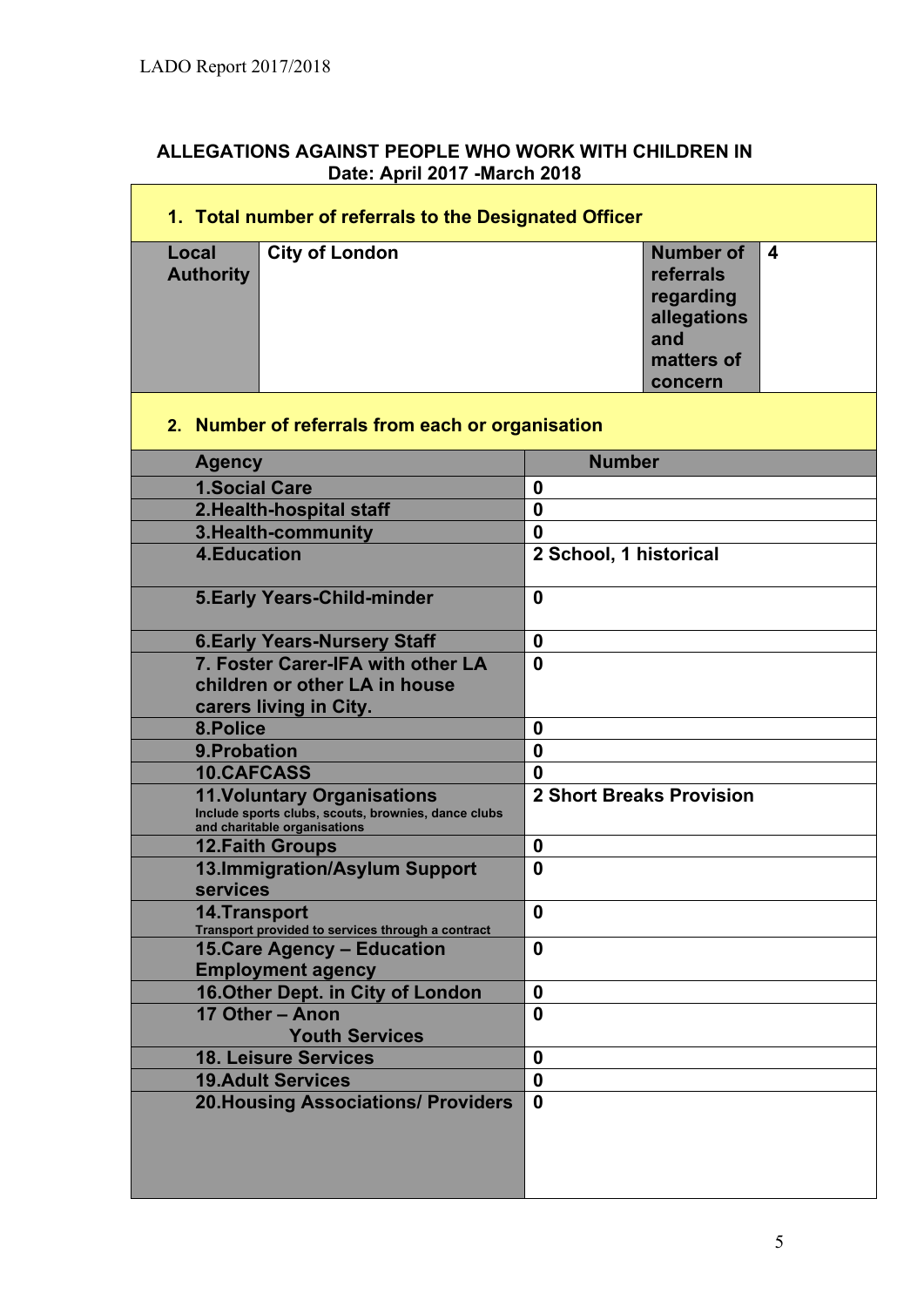| 3. Who made the Referral                                                                                                  |                                                                 |
|---------------------------------------------------------------------------------------------------------------------------|-----------------------------------------------------------------|
|                                                                                                                           | <b>Number</b>                                                   |
| <b>1.Social Care</b>                                                                                                      | 2 in total, one C&F Team COL and<br>one from LADO in another LA |
| 2. Health-hospital staff                                                                                                  | $\mathbf 0$                                                     |
| 3. Health-community                                                                                                       | $\boldsymbol{0}$                                                |
| <b>4.Education</b>                                                                                                        | 1                                                               |
| <b>5.Early Years-Child-minder</b>                                                                                         |                                                                 |
| <b>6. Early Years-Nursery Staff</b>                                                                                       | $\mathbf 0$                                                     |
| 7. Foster Carer-IFA with City of                                                                                          | $\mathbf{0}$                                                    |
| <b>London children</b>                                                                                                    |                                                                 |
| 8.Police                                                                                                                  | <b>1 Historical</b>                                             |
| 9. Probation                                                                                                              | $\bf{0}$                                                        |
| <b>10.CAFCASS</b>                                                                                                         | $\bf{0}$                                                        |
| <b>11. Voluntary Organisations</b><br>Include sports clubs, scouts, brownies, dance clubs<br>and charitable organisations | $\mathbf 0$                                                     |
| 12.Immigration/Asylum Support<br>services                                                                                 | $\mathbf{0}$                                                    |
| <b>13.Transport</b><br>Transport provided to services through a contract                                                  | $\mathbf 0$                                                     |
| <b>14. Care Agency- Education</b><br><b>Employment Agency</b>                                                             | $\bf{0}$                                                        |
| <b>15. Other Dept's City of London</b>                                                                                    | $\bf{0}$                                                        |
| 16. Other                                                                                                                 | $\bf{0}$                                                        |
| <b>17.Leisure Services</b>                                                                                                | $\bf{0}$                                                        |
| <b>18.Adult Services</b>                                                                                                  | $\mathbf 0$                                                     |
| <b>19. Housing Associations/Housing</b><br>Providers.                                                                     | $\bf{0}$                                                        |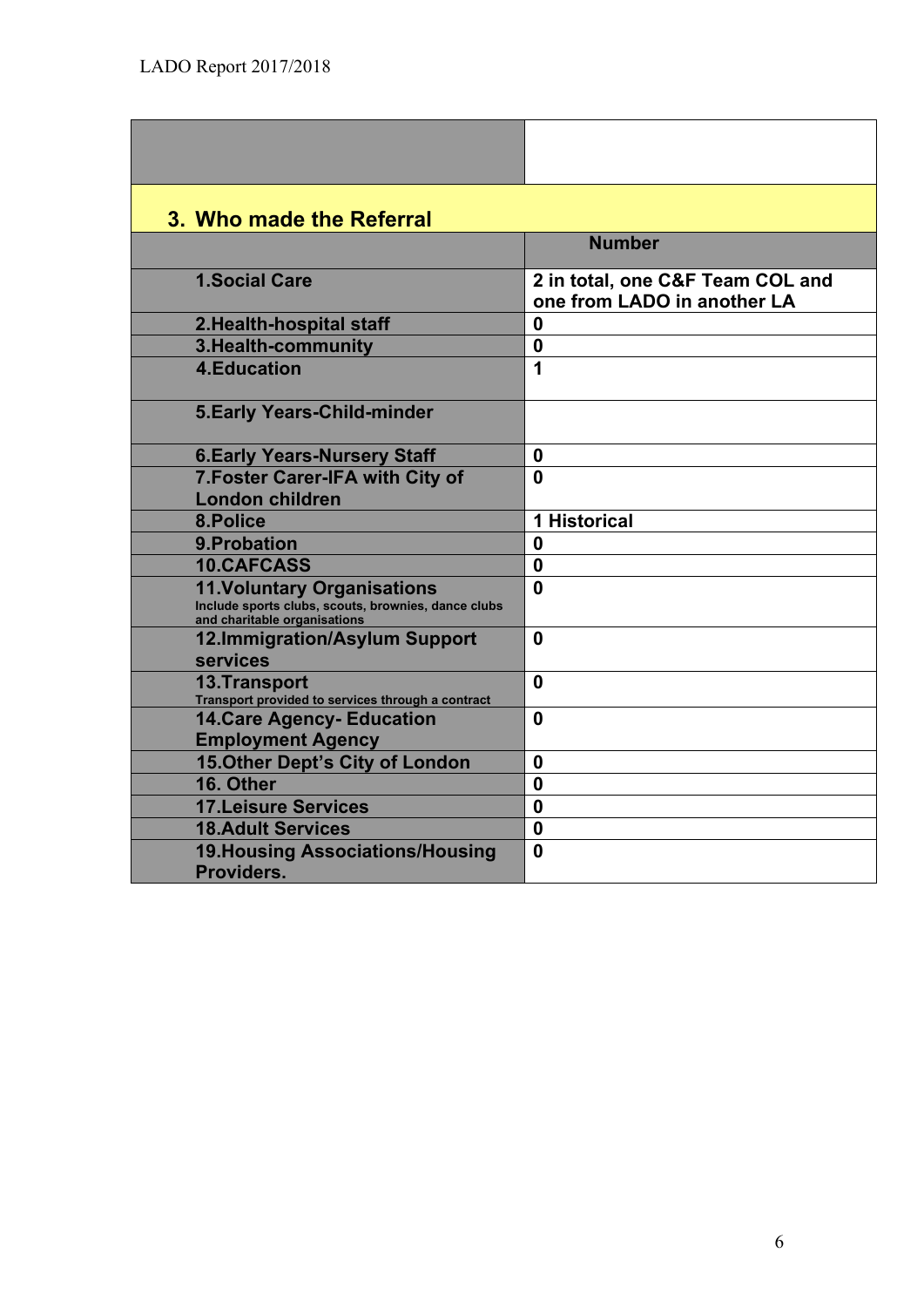#### **Number of referrals about an adult within specific employment/volunteer sector which reached a multi-agency strategy discussion and/or meeting and primary reason(s) for referral.**

| <b>Employer</b>                                      | <b>Physical</b><br>state whether<br>concern<br>arose from<br>authorised<br>physical<br>intervention<br>restraint or<br>arrest |           | <b>Emotio</b><br>nal | <b>Sexual</b> | <b>Neglect</b> | <b>Behaviour</b><br>which<br>called into<br>question<br>person's<br>suitability |
|------------------------------------------------------|-------------------------------------------------------------------------------------------------------------------------------|-----------|----------------------|---------------|----------------|---------------------------------------------------------------------------------|
|                                                      | <b>Yes</b>                                                                                                                    | <b>No</b> |                      |               |                |                                                                                 |
| <b>Social Care</b>                                   |                                                                                                                               |           |                      |               |                |                                                                                 |
| <b>Health-hospital staff</b>                         |                                                                                                                               |           |                      |               |                |                                                                                 |
| <b>Health-community</b>                              |                                                                                                                               |           |                      |               |                |                                                                                 |
| <b>Education-teaching</b><br>staff                   | $\mathbf{1}$                                                                                                                  |           |                      | 1             |                |                                                                                 |
| <b>Education-non</b><br>teaching staff               |                                                                                                                               |           |                      |               |                |                                                                                 |
| <b>Early Years-child-</b><br>minders                 |                                                                                                                               |           |                      |               |                |                                                                                 |
| <b>Early Years-nursery</b><br>staff                  |                                                                                                                               |           |                      |               |                |                                                                                 |
| <b>Foster Carers-IFA</b><br>with City children       |                                                                                                                               |           |                      |               |                |                                                                                 |
| <b>Police</b>                                        |                                                                                                                               |           |                      | 1             |                |                                                                                 |
| <b>Probation</b>                                     |                                                                                                                               |           |                      |               |                |                                                                                 |
| <b>CAFCASS</b>                                       |                                                                                                                               |           |                      |               |                |                                                                                 |
| <b>Voluntary</b><br><b>Organisations</b>             |                                                                                                                               |           |                      |               |                |                                                                                 |
| <b>Faith Groups</b>                                  |                                                                                                                               |           |                      |               |                |                                                                                 |
| <b>Armed Forces</b>                                  |                                                                                                                               |           |                      |               |                |                                                                                 |
| <b>Immigration/Asylum</b><br><b>Support Services</b> |                                                                                                                               |           |                      |               |                |                                                                                 |
| <b>Care Agencies</b>                                 | $\mathbf 1$                                                                                                                   |           |                      |               |                |                                                                                 |
| <b>Transport</b>                                     |                                                                                                                               |           |                      |               |                |                                                                                 |
| <b>Other</b>                                         |                                                                                                                               |           |                      |               |                |                                                                                 |
| <b>Leisure Services</b>                              |                                                                                                                               |           |                      |               |                |                                                                                 |
| <b>Adult Services</b>                                |                                                                                                                               |           |                      |               |                |                                                                                 |
| <b>Housing</b><br><b>Associations/Provid</b>         |                                                                                                                               |           |                      |               |                |                                                                                 |
| er                                                   |                                                                                                                               |           |                      |               |                |                                                                                 |
|                                                      |                                                                                                                               |           |                      |               |                |                                                                                 |
|                                                      |                                                                                                                               |           |                      |               |                |                                                                                 |
|                                                      |                                                                                                                               |           |                      |               |                |                                                                                 |
|                                                      |                                                                                                                               |           |                      |               |                |                                                                                 |